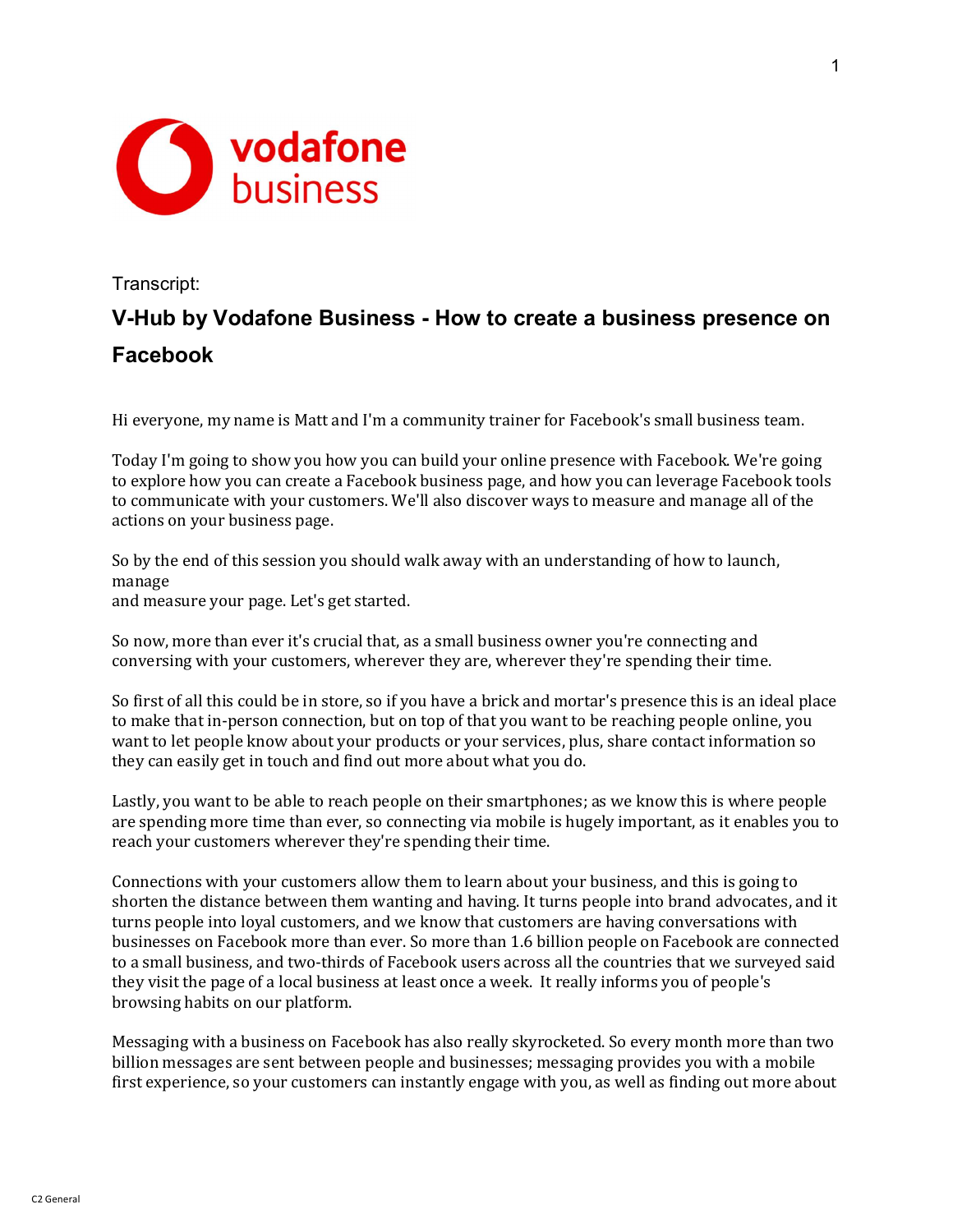your business or from their fingertips on their phone, and again we're going to go into some more detail about this later on.

So today we're going to talk about all the benefits of creating that business page on Facebook and we're going to start at the very beginning.

So for you to be able to connect with your customers online, the first thing you need to do is create a business presence on Facebook, and I'm going to take you through this step by step now.

There are two types of Facebook pages, one is your personal page, and here you're going to connect with friends, family, loved ones, share photos, status, updates of things going on in your life; the other is a Facebook business page, to create a business page you first need to have that personal profile, from your personal profile you will then create a business page. Your personal profile stays personal unless you explicitly choose to feature yourself as a team member on your business page, otherwise people won't know that there's a link.

A business page is where people can connect with your company, and then they can learn more about your products or services. From your business page you can share updates, engage with your customers, you can accept orders directly on Facebook, you can book appointments, and you can even use free tools to post jobs.

Along with business pages, you can also create or join a group for your business; business groups provide small businesses with an intimate setting to build a community around your business, and here you can really engage with your customers. Your business group allows you to discuss shared interests with people that are really passionate about your products or your services.

As the group creator you have the ability to manage and control member access to that business group, and within that group you can add events, and you can set up an event calendar to stay organized; this will help keep group members up to date on what's going to be going on in the coming months.

You can also post on your own group from your business page, so you can join in the discussions with your members. This is great to find out about what they're most interested in, and can inform decisions that you make around your products and services, plus, you can also post on other groups from your business page to connect with communities that you think will be interested in what you do.

Now, let's get started with building a Facebook business page. So you're going to select your page type, for example on the screen you'll see business or brand, then specify your page name and choose a category that best describes your page.

Next, you're going to fill in all the relevant information about your business, so you're going to put in your page name, add in the category of your business. For example, if you own a sweet shop, choose bakery or dessert shop instead of just putting local business, people looking for a sweet shop will be able to quickly find you and your business when they search on Facebook.

Also, add your business address. Please note that if this is your personal address you have the option again of hiding it from the public, and if you have multiple locations create store pages so people can find them on a map, and also when they search for your business they can find that specific location.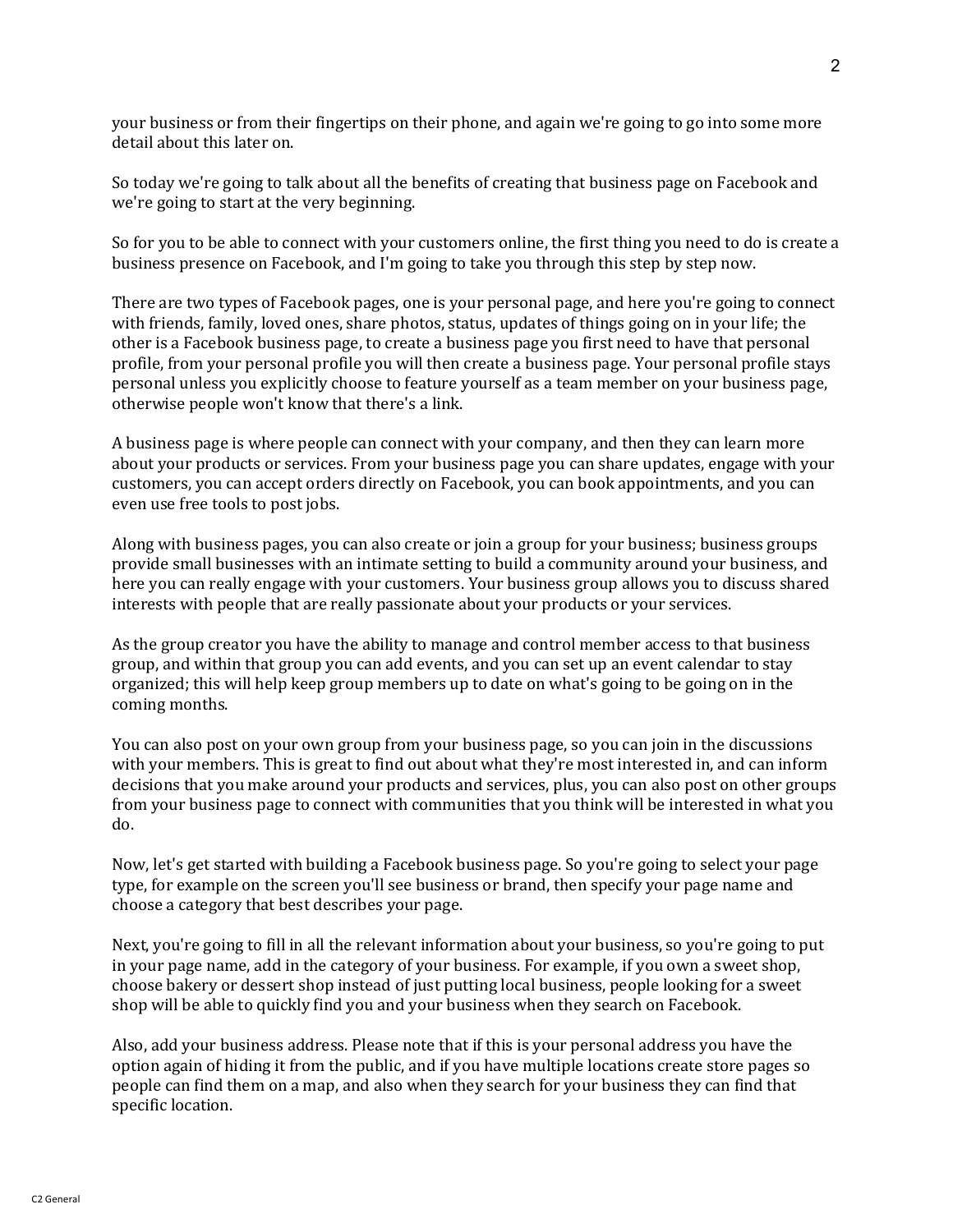If your storefront is located in another structure like a shopping center or a train station for example, select the option located inside another place, and add details so people know exactly where to find you.

Also, add in your phone number and add in your website to make it really easy for potential customers to continue learning about your business. Adding your website shows potential customers that you really are a trustworthy business, and they can get that wealth of information by browsing on it.

The more information that you can provide, the more we can surface your business to the right people searching for that kind of business on Facebook, and the more we can help drive the desired actions that you want customers to take when they visit your page.

Now, don't worry if you select the wrong category initially, you can always change that at a later date.

Now, the next step is you're going to want to add your profile photo and your cover photo. Think of your profile image and your cover photo like your storefront or your business card; you want to make a great first impression, as these images are what your customer is going to come to associate with your business, they're going to recognize your business from this.

So first let's talk about your profile photo. So a profile photo is the small photo on the left hand side of your page, it's also used to represent your business across Facebook, for example, that image will appear next to all of your posts. Now we don't advise you to use a personal photo unless, for example, you're a brand influencer. Keep in mind that your page's profile picture will be cropped into a circular shape, so logos or simple images tend to work really well. So that's your profile photo let's move on and talk about your cover photo.

So this is bigger, it's a banner style image and it appears at the top of your business page, it's that crucial first impression for people visiting your page, so it really is worth taking a moment to make sure you find a great image to bring your business to life. An image of your storefront or products could work, think about what you've got currently running in a marketing campaign. And, here's how your profile photo and cover photo will appear on your page.

So once you have both, your page is set up to provide that great first impression. So think about somebody landing on your page for the very first time, and with your business page profile picture and cover photo all set up, you'll now want to provide customers with important details about your business, and you add these into the about section on your page.

Here you can place your location, opening hours and contact details. People frequently search for businesses that are nearby, so make sure your address is up-to-date and accurate, so that when it comes to finding your business people can do that. Also, ensure your map pin is updated to the correct location, your page's search visibility may actually improve as a result of this.

As you continue to get started with your page there are a few ways you can also configure it to help drive customer actions you care about most for your business. So by using templates, tabs and action buttons you can do this. So when you set up your page, a default template is applied based on that original category that you selected for your business, but you can change your page template at any time. To change your template go to your page settings and then templates and tabs allows you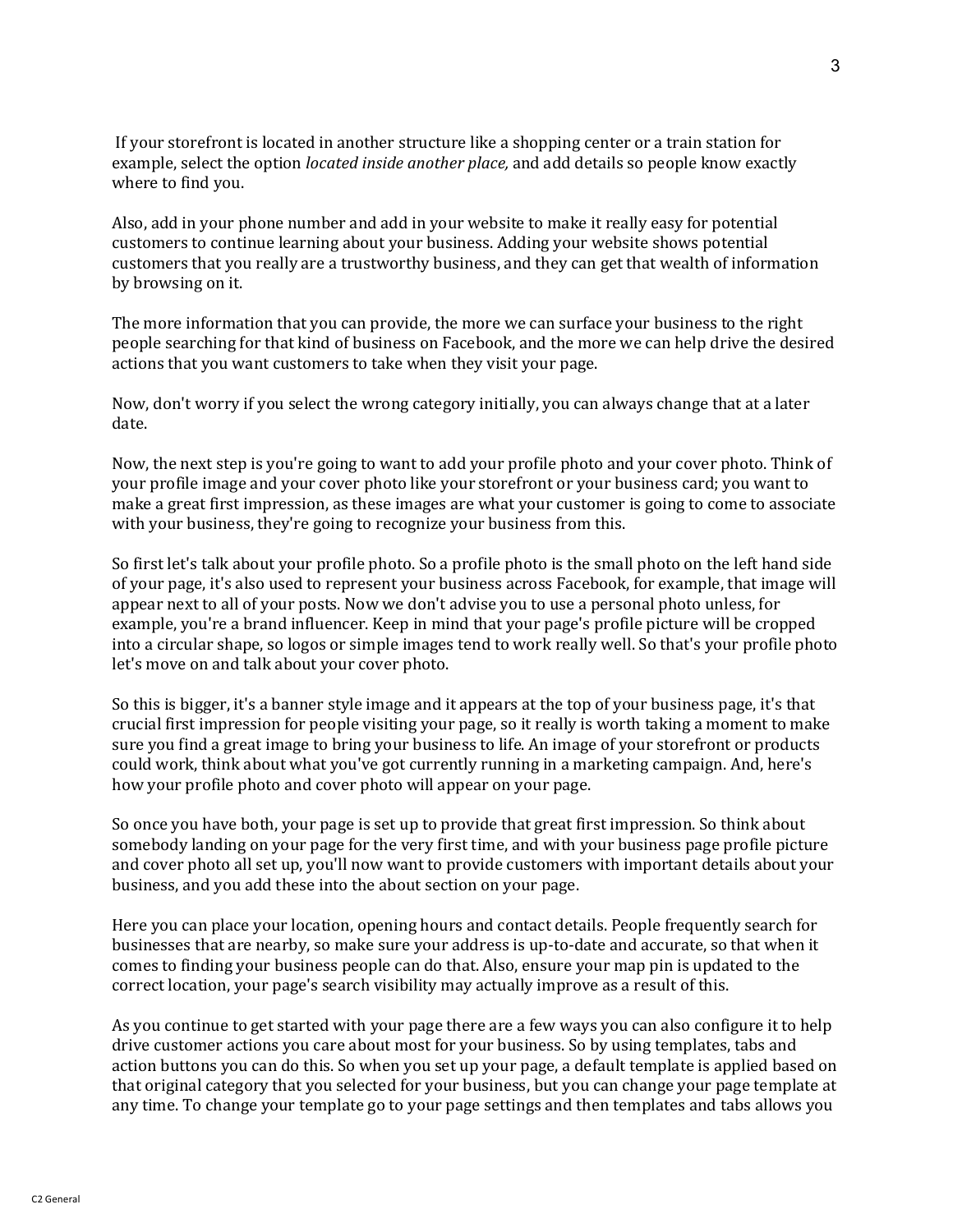to change the look and focus of your business page, this is going to help drive the app the outcomes that matter most to your type of business.

And now, let's go through and talk about call to action buttons, and how you can successfully use them on your business page. So they make it very easy for your customers to take action, right from visiting that page for the first time. So you want to choose a call to action button that best aligns with your primary business objective. For example, if you're a retail business, you may want to choose the shop now button, this is going to drive product sales to your paid shop, or maybe direct people to your website; or you may want to choose the call now button, or order now button. If you're a local restaurant you might take online food orders via one of our partners, and think about somebody hungry wanting to make that order instantly. And also think about what you want your customers to do when they first visit your Facebook business page, and that's going to drive what call to action button you're going to choose for your business.

Now we know as a business owner you're going to be very busy, and you may not have time to manage the page all by yourself, so pages allow you to add additional people that can help run your page. You can assign six different roles based on the level of access you want people to have. So for example, an admin has access to everything, they can manage content, assign roles, post, analyze page metrics, advertise, and do much more; whereas an editor can do everything that an admin can do, except they can't manage page roles and they can't manage settings. An advertiser can only do things relevant to advertising for your page. So to manage your page roles you need to click on settings, and then you can assign these specific roles which are going to work best for your business.

Once your page is configured, you're going to want to start building your audience. A great way to start growing your audience is to begin with inviting your friends to like your page. To do this you've got to go to your page, and under your cover photo, right next to the share button you're going to see three dots, click on those three dots and a drop down menu will give you several options. You're going to scroll down and click invite friends; from there you can select friends you would like to invite.

We've got a few additional ways to help you grow your audience as well initially. So first of all add a link to your business page in all of your outgoing emails, also encourage customers who visit your store to like your business page on Facebook, so make the most of those personal connections. And also, repost your business page's content on your personal feed to give it some extra exposure.

And whilst you're going through this process, page tips is going to pop up and it's going to help give you some extra feedback. So they're a feature within our page management console, and they appear on the right hand side of the page, and they offer quick simple guidance for things like: helping you build your audience and sharing more effective content. These tips will help you continue to customize your page and help you get the most value out of using Facebook for business, they also take you to further learning materials which can be really useful to help developing your page.

Now you might be a business that regularly holds in-store product launches, or product demos, or maybe just like getting your community and followers get together on a regular basis. From your page you can create an event in just a few minutes. So all the tools you need to create, invite, and manage an event are easily accessible from your business page. Using Facebook events allows your customers to RSVP, and potentially buy tickets for your event right from Facebook.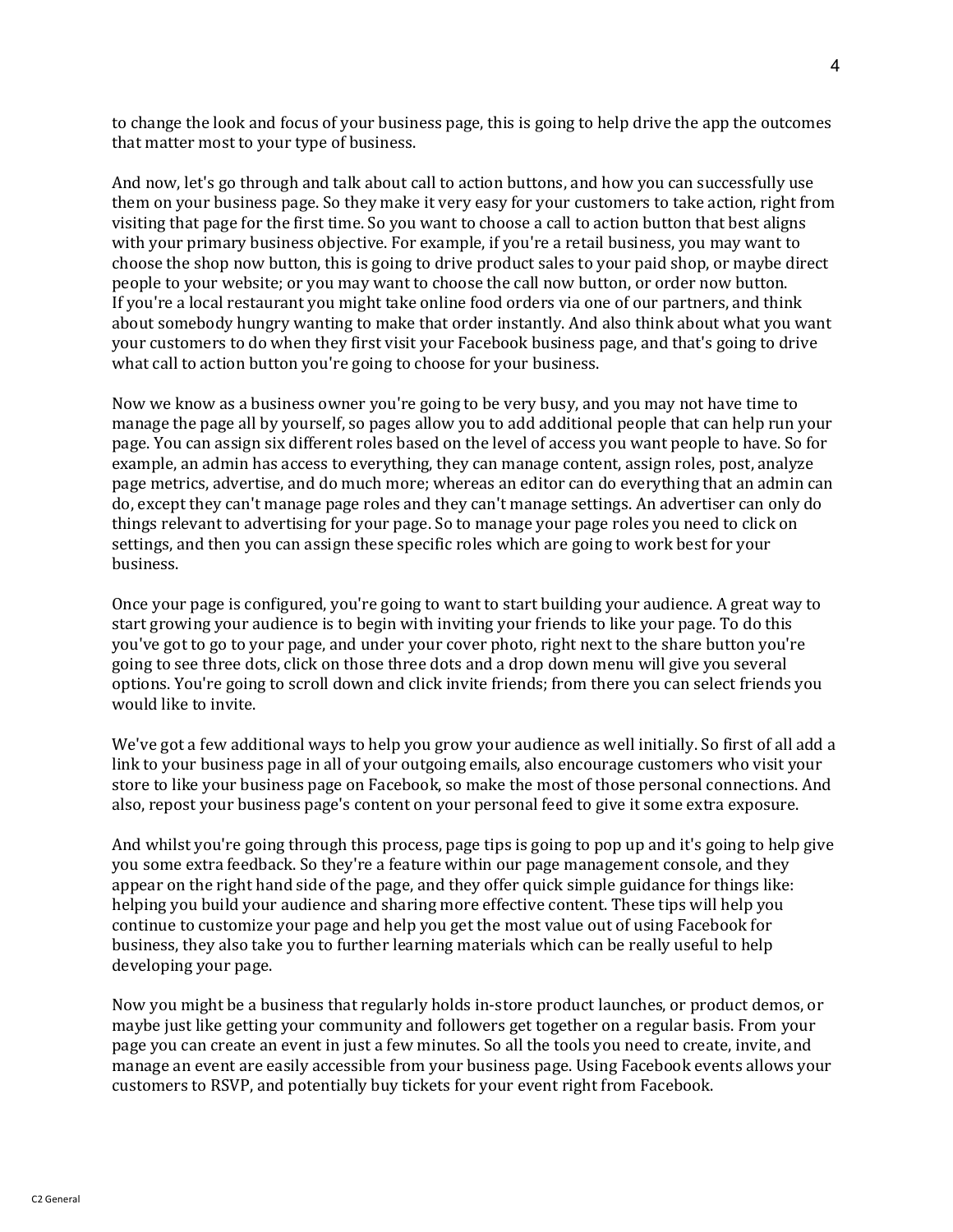Let's walk through creating event together now. So firstly, click create event on your page, then create a name for your event and add a photo or video if you have one, which is going to get it more engagement, capture some more attention. Next you need to provide the location of the event, and set the date and time of that event occurring. You can also set the frequency of the event, so is this a onetime only event? Or would you like the event to recur on a weekly basis or a monthly basis? So by doing this you're going to save some time on your setup because some of those key details are going to be in there. Finally add an event description, and if you missed something out here, don't worry you can go in and add in additional information at a later date, but it's just good to get something in initially. Once you've finished click publish, and your event will automatically post to your page and all of your page followers will be notified about when that event is going to be taking place.

It's important to spread the word about what you're organizing, and to do this it's really important to promote that event organically both on Facebook and off Facebook. And we've got some tips on how you can actually promote your events on Facebook. So first of all make your events tabs one of the first options on the left hand side of your page, you can also add a photo or video to visually represent that event, also enlist co-hosts. So with co-hosts you're able to reach more people, having more than one co-host means having an access to multiple networks of people, so all of their Facebook friends. Have each co-host post the event on their page and, co-hosts can all add the event to their pages calendar.

Along with all the other tools we just mentioned, if you have a job opening, a great place is to start with the people that are already fans of your business. You can post jobs from your Facebook page, just like you have, just like you make any other post on that business page.

So go to your page and choose publish a job post, or you can click on jobs, and on the jobs page click create job. So what you're going to do is going to enter the details for that job opening, so first of all add in the job title, the location, you can add the salary, that's optional, the job type, and details of that position, then publish it and your job has been posted.

Remember, provide as much detail as possible, more details not only help people learn more about the role that they're hiring for, it also helps job seekers discover that opening. For applicants this makes the process of applying easy, and it really speeds up the process for them.

When your potential employee clicks apply now, a pre-filled window is going to open to complete, with all their Facebook profile information pre-populated, and then you can add on some additional questions. Of course applicants can review and edit the information before they actually click apply.

Once the application is submitted you're going to receive it in Messenger, and from then you can respond to everyone who applied. You can also see all the applications and manage those applications, by going to the job post and clicking on view application, from there you'll see the messages to your job opening. So you can click on any applicant and from there you can schedule an interview or a call, and send them a message to get in touch.

So now we've covered jobs, let's move on to another one of the key benefits of having a Facebook business page. It provides you with the opportunity to communicate with your customers in a number of different ways, and we're going to take a closer look now at some of the ways that you can really engage your customers.

Sharing content and updates about your business is a crucial part of managing your page. People come to your page looking to learn more about your business, hear about your latest news, and see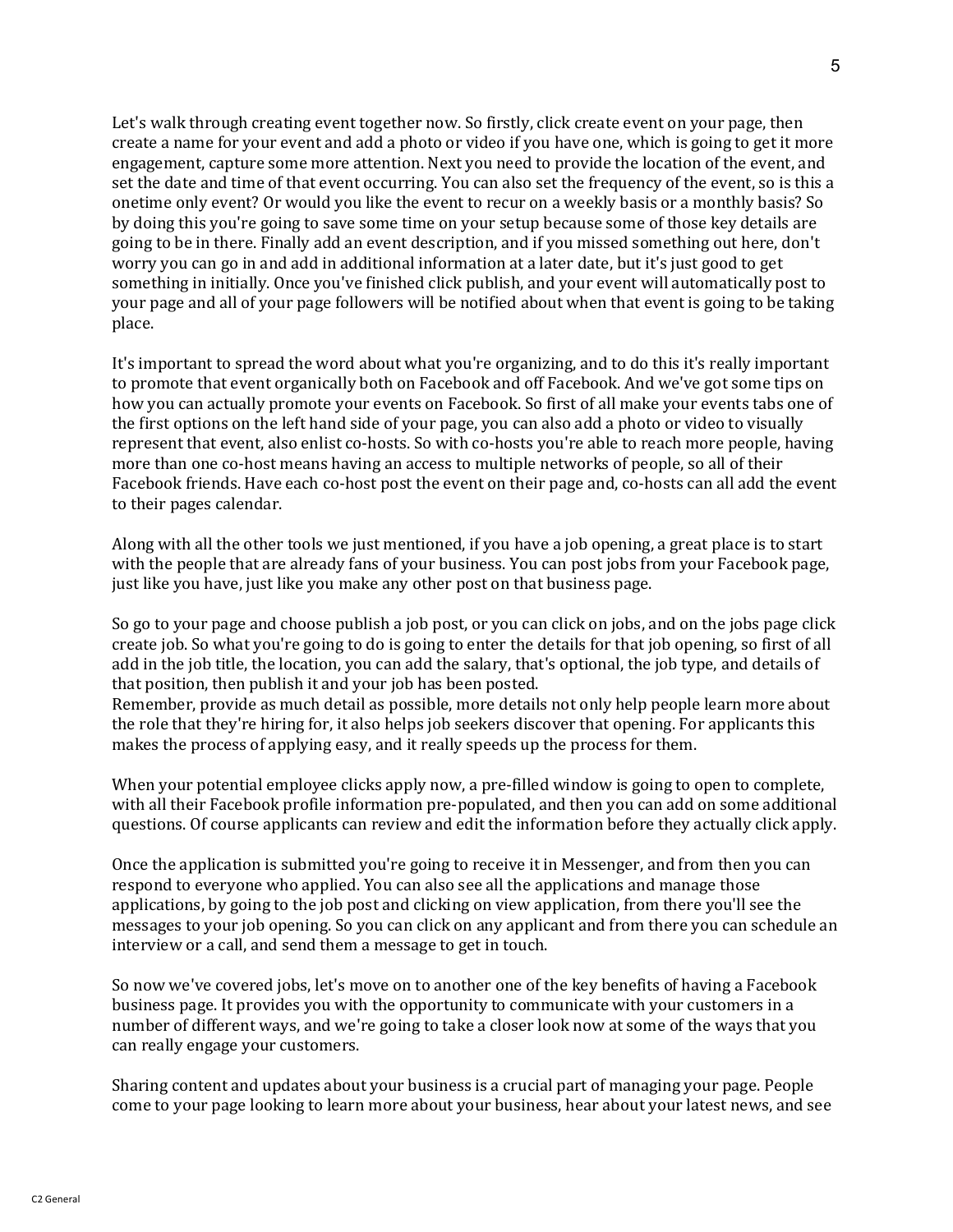what promotions you have running. So whether you're posting about your latest products or services, or sharing behind the scenes updates, it's important to have fresh content available. You don't want someone landing your page and seeing a post from two, three months ago, and this can be a good way of reaching the news feed of your customers that actually follow you. Posting as you know is a great way to engage and keep that connection with your audience alive, and we're gonna look at some of the different ways like, you can have a text post, a video post, or a photo post, or you can mix them together. And let's have a look at how you can create these different types of posts.

So on your page you have a section create post, from there you can decide which type of post you want to create and you can choose between photo or video posts, and these really are popular and tend to drive a lot of engagement, they're very visually engaging. Text posts can be used but again, they don't tend to get as much engagement, so we do encourage you to add a photo whether possible, and even add some movement onto that photo to capture people's attention. You can also paste in an article link, and Facebook will automatically render a preview of that article, again, and that's going to make it visual. Also you can create an offer add an event or add a job post for those more specialized purposes.

Now it's important to post consistently, followers get used to hearing from you and look forward to the posts coming into their news feed, so figuring out how often or what times you're gonna post is a process of trial and error to begin with, and it really depends on that target audience of you, yours. Try posting at different times of the day, and different times of the week, and see which posts get the most attraction get the most engagement.

We're now going to have a look at your page timeline, and here your posts are going to display in a chronological order. And if you have an important post that you'd like to highlight you can pin it to the top of your timeline. For example, maybe you've posted a job opening, and you've pinned it to the top of your page, so then, even after you publish additional posts your pinned job posts will be the first thing your visitors see when they actually visit that page, giving it that prominent position will get the most eyes and attention on that post.

Now earlier we touched on Messenger, and now we're going to go into some more detail around how you can use it. So people are messaging on a global scale, and they expect to be able to connect with their friends, family, and their favorite businesses on their phone, and this is in apps, where they're going to spend a lot of their time, and Facebook is one of those apps where they're spending that time. Messenger gives you everything you need to instantly communicate with people, whether they're on a desktop, or on the go using their mobile device.

Messaging is an excellent tool for one-to-one conversations, relationship building with customers, and also reaching out to potential customers. Messenger gives your business a fast and convenient way to reach and respond to customers whether, it's to answer customer service questions, or maybe provide information about product availability; and one feature to implement is instant replies. So instant replies are sent automatically to people who message your page for the very first time. It can be very helpful if you receive that message after business hours and you're not actually available to reply to it. You reply to the message by alerting your customer that you've received it, and that you're going to respond properly during business hours, again, it keeps the expectations of your customers nicely managed.

So your page response rate and response time is actually measured, and how quickly and consistently you're able to respond is kept in. If you have a high response rate and a fast response time, people who visit your page will see a very responsive message badge, and one of the many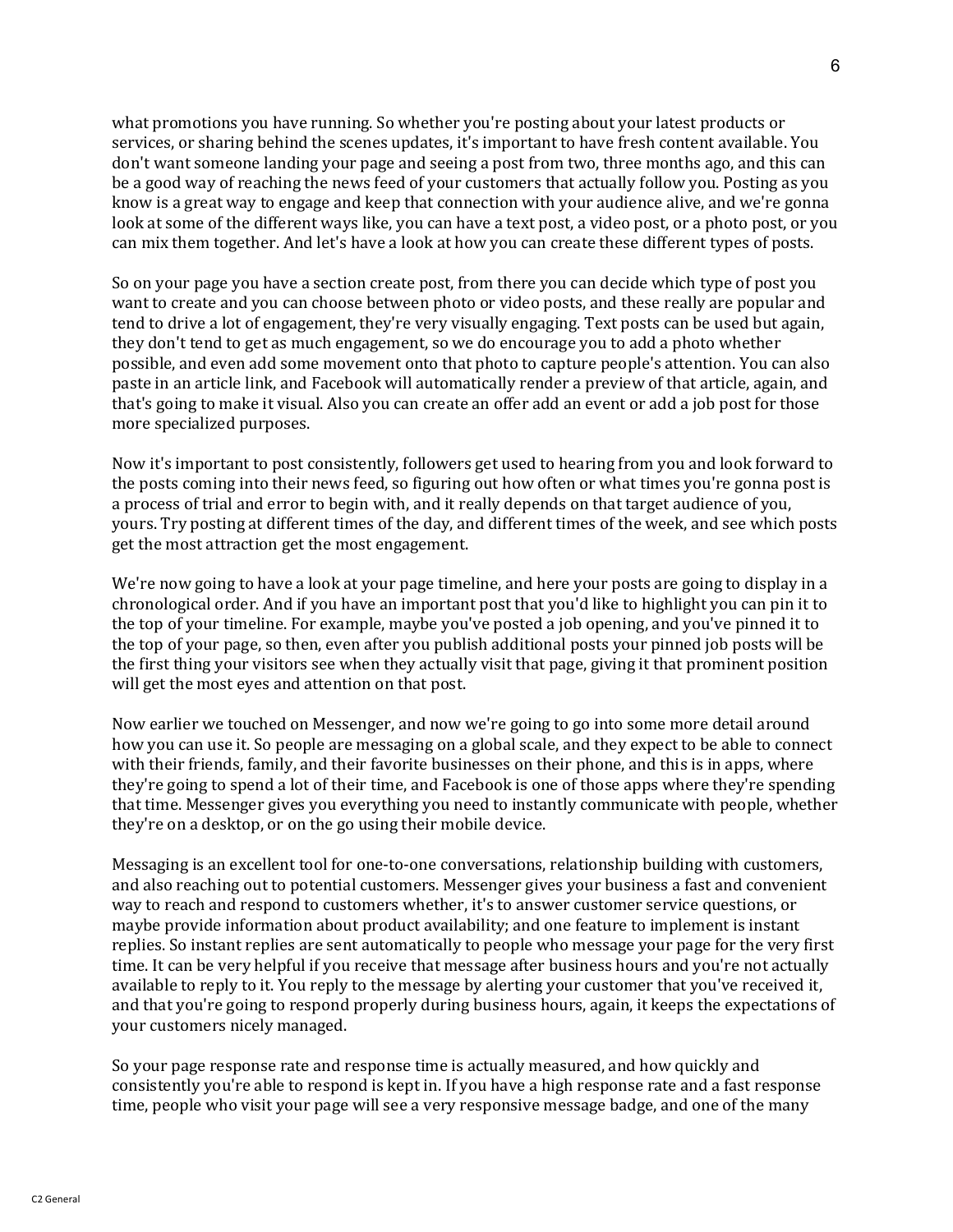benefits of keeping this responsiveness high is using an away message, because if you use an away message, it means your responsiveness score is not going to be affected. So your away message also helps set expectations to your customers, and it can give them an opportunity to point them to, you know, your website, or key pages of information where they may be able to find things out for themselves.

Another cool feature is scheduling posts. So when you're crafting a post you have the option to post it right away, or you can schedule that post for a later date, and then again, it's up to you to decide when it's going to appear on people's news feeds. To schedule a post go to publishing tools, which is at the top of your business page, and here you can see all of your posts that you've posted. From here you can click on your post, and you can publish that post now, or you can schedule it for later that day, later that week or later that month for example. Rethink about that strategic view of how you want your content to drop over time.

We're now going to look at Facebook live. And video is more popular than ever, and it's no surprise that businesses are using Facebook live regularly to interact with their customers. So featuring a live streaming feed Facebook live lets you interact directly with people, and I'm going to share with you three of our top tips.

So tip number one, let your followers know exactly when you're going live ahead of time. So this allows people to prepare to tune in at a certain time, and again, you can release the schedule in advance in maybe a post, or maybe have a regular slot so people just know when to expect you to go live.

Second tip, answer and acknowledge people as they ask questions. So this makes the most of that live interaction, and people just love to feel involved.

And tip number three, stay live for longer to reach more people. So we recommend going live for at least 10 minutes, as any shorter you risk people maybe missing part of your content, or they're coming too late and won't know exactly what's going on. A great example of this is Whitney Hanson who is a financial coach, who hosts monthly Facebook live broadcasts on her group, and here she discusses popular financial topics; and by sharing educational resources with a group, she was actually able to increase a group membership by 35%.

Now you put all that effort into creating your page, and getting all that key information in the right places, and you want to see if you're actually creating content that's engaging your target audience. How do you know if all this hard work on your Facebook page is actually doing the work that you want?

Let's spend a few minutes talking about where you can track, how your posts are doing, and the types of people that are viewing your posts, and whether one post is getting more traction than another. Facebook page insights feature is the perfect place to answer these questions. So it's going to take a little bit of time to get used to initially, especially looking for the key information that's most important to your business, but this feedback is crucial to improve your page over time.

So click on insights, which is also available on your Facebook business page, and one of the first things you're going to see is the overview section, and we're going to show you how your page is doing, you know, in general, so general health check over time. So you're going to see how many page views you've had, how many new likes you've had, or how many people you've actually been able to reach with your posts. You might see this on a daily, weekly, or monthly basis.